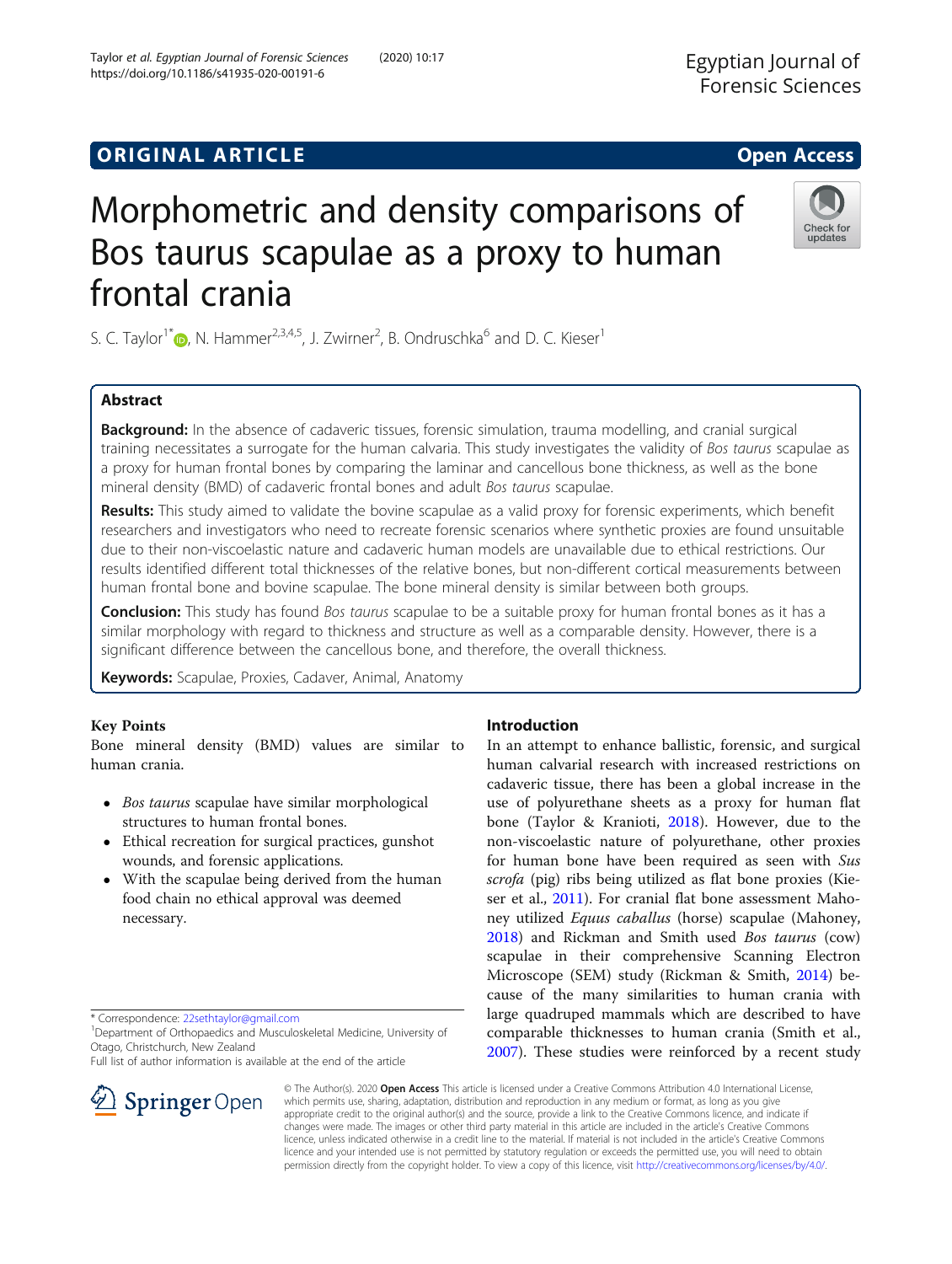

<span id="page-1-0"></span>

done by Taylor et al. who shot 100 rounds with 6 different calibers into Bos taurus scapulae in order to establish cow scapulae as a valid ballistic proxy for human cranial forensic recreations if the proper area of the scapulae is utilized (Taylor et al., [2020\)](#page-4-0).

Bos taurus scapulae are easy to obtain in large quantities through the human food chain, negating the requirement for ethical approval. However, a paucity of literature exists on the morphometric and density comparison to human flat bones. To date, the only comparisons exist for long bones, with Fletcher et al. identifying that juvenile Bos taurus long bones were a suitable proxy to human long bones with similar densities identified utilizing Computed Tomography (CT) (Fletcher et al., [2018](#page-4-0)).This study used the areas identified by Taylor et al. as those comparable to human frontal bone thicknesses to assess (Taylor et al., [2020\)](#page-4-0) the validity of an animal model for human bone, the morphological similarity, as well as the bone mineral density (BMD) of Bos taurus scapulae. Therefore, the purpose of this study

was to test if Bos taurus scapulae present a suitable morphometric and BMD proxy to human frontal bones.

# **Materials**

# Bos taurus scapulae

Three male steer Bos taurus scapulae aged between 16 and 36 months as per New Zealand butchery standards were acquired from a local butcher (Teara.govt.nz, [2019](#page-4-0)). Given these tissues were derived from the food chain no ethical approval was deemed necessary. The scapulae were freshly butchered within 48 h and had been stored a 4 °C. The region of interest was the area of the infraspinatus fossa immediately caudal to the scapular spine (Fig. 2).

# Human frontal bones

Human frontal bones of 8 male and 5 female European cadavers were obtained from a cadaveric collection from the University of Leipzig, Germany. Ethical approval was

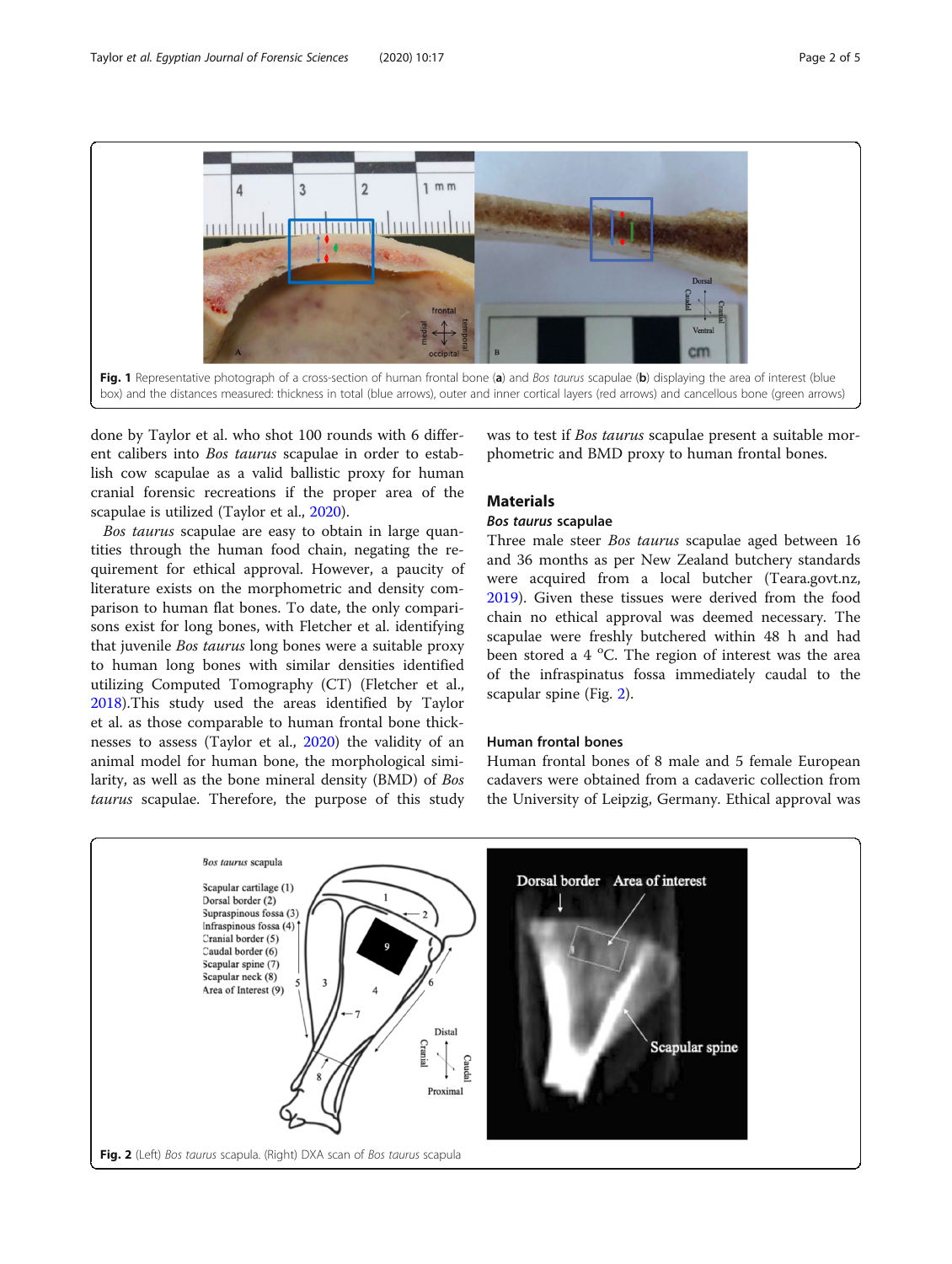| Scapulae           | Age [months] | Thickness Bos taurus scapula | Outer cortical layer | Inner cortical layer | Cancellous bone  |
|--------------------|--------------|------------------------------|----------------------|----------------------|------------------|
| Average            |              | $7.3$ mm                     | 1.9 mm               | 1.6 mm               | $3.5 \text{ mm}$ |
| Standard deviation | 12.7         | $1 \text{ mm}$               | $0.4$ mm             | $0.3$ mm             | $0.6$ mm         |
| Minimum            | 18           | $5.2 \, \text{mm}$           | 1.5 mm               | 1.3 mm               | $2.1 \text{ mm}$ |
| Maximum            | 36           | $9.1 \text{ mm}$             | $2.4 \text{ mm}$     | $2.3 \text{ mm}$     | 4.6 mm           |

Table 1 Bos Taurus scapulae measurements

obtained by the University of Leipzig Ethics Committee (protocol number 486/16-ek).

#### Methods

#### Previous studies

The BMD of the bovine scapulae were compared to previous studies of human cranial BMD published by Paschall and Ross (Paschall & Ross, [2018](#page-4-0)). These authors used the same method to determine BMD as used in the present study. Paschall and Ross undertook DXA scanning of cranial fragments of human frontal bones in an area of  $7.06 \text{ cm}^2$  which returned an average BMD value of 0.467  $g/cm<sup>2</sup>$  for the right sided frontal bones and 0.502  $g/cm<sup>2</sup>$  for the left side (Paschall & Ross, [2018](#page-4-0)). The overall averaged BMD for both frontal bones was reported as  $0.485$  g/cm<sup>2</sup>. Averaged these results returned a BMD  $(g/cm^2)$  average of 0.402, which is considered normal bone density clinically. The Bos taurus scapulae in this study returned a BMD (in  $g/cm<sup>2</sup>$ ) of 0.5 which falls into the normal density of human frontal bone. In the clinical setting a DXA scan of  $\geq 1.0$  g/cm<sup>2</sup> is considered normal ("physiologically") (El Maghraoui & Roux, [2008](#page-4-0)).

# Bos taurus scapula and human frontal bone measurements

The overall thickness, inner and outer cortical thickness and the cancellous thickness of each sample was mea-sured with sliding calipers (Fig. [1](#page-1-0)).

# Dual energy X-ray absorptiometry

Table 2 Frontal bone measurements

DXA scans were performed on a GE® Lunar Prodigy scanner (GE Healthcare, Madison, WI). Prior to scanning, the machine was calibrated using a GE Lunar DPX-L spine phantom (GE Healthcare, Madison, WI). Due to the removal of soft tissues from the cow bones, a soft-tissue proxy was needed for correct BMD measurements. For this study, white rice served as the soft-tissue proxy. The scapulae were placed in a plastic container on top of the rice (Fig. [2\)](#page-1-0).

The scapulae were scanned using a full body scan and 30 regions of interest (ROI) were analyzed symmetrically through a  $10 \times 2$  cm (20 cm<sup>2</sup>) rectangular "area of interest" just below the spine of the scapula (see Fig. [2\)](#page-1-0). The BMD from each ROI was summed and averaged to provide an average BMD for the area of interest.

# IBM SPSS Statistics

Statistical analysis was carried out using IBM SPSS Statistics Version 25. Normality of the data was checked using Q-Q plots and the Shapiro-Wilks test. One-way ANOVA comparison tests were used to compare the thickness difference between the scapulae and frontal bones for the outer cortical layer, inner cortical layer, and cancellous bone. The non-parametric Mann-Whitney test was used to compare the overall thickness. p values below 0.05 were deemed significant.

# Results

#### Scapulae morphological measurements

The results of the measurements on cow scapulae are displayed in Table 1.

# Human frontal bone measurements

The results of the measurements on human frontal bones are displayed in Table 2.

## BMD results

The comparative densities are shown in Table [3.](#page-3-0)

|                        |      | Age [years] Thickness human frontal bone [mm] Outer cortical layer [mm] Inner cortical layer [mm] Cancellous bone [mm] |             |             |             |  |  |  |
|------------------------|------|------------------------------------------------------------------------------------------------------------------------|-------------|-------------|-------------|--|--|--|
| Average                | 36.4 | 5.5                                                                                                                    | 1.9         | . 6         | 2.0         |  |  |  |
| Standard deviation 7.9 |      | $\mathcal{A}$                                                                                                          | 0.5         |             | 1.0         |  |  |  |
| <b>Minimum</b>         |      | 4.3                                                                                                                    | 13          |             | 0.8         |  |  |  |
| Maximum                | 50   | 9.8                                                                                                                    | 3.0         | 2.3         | 4.5         |  |  |  |
| p value                |      | $p = 0.001$                                                                                                            | $p = 0.468$ | $p = 0.566$ | $p = 0.000$ |  |  |  |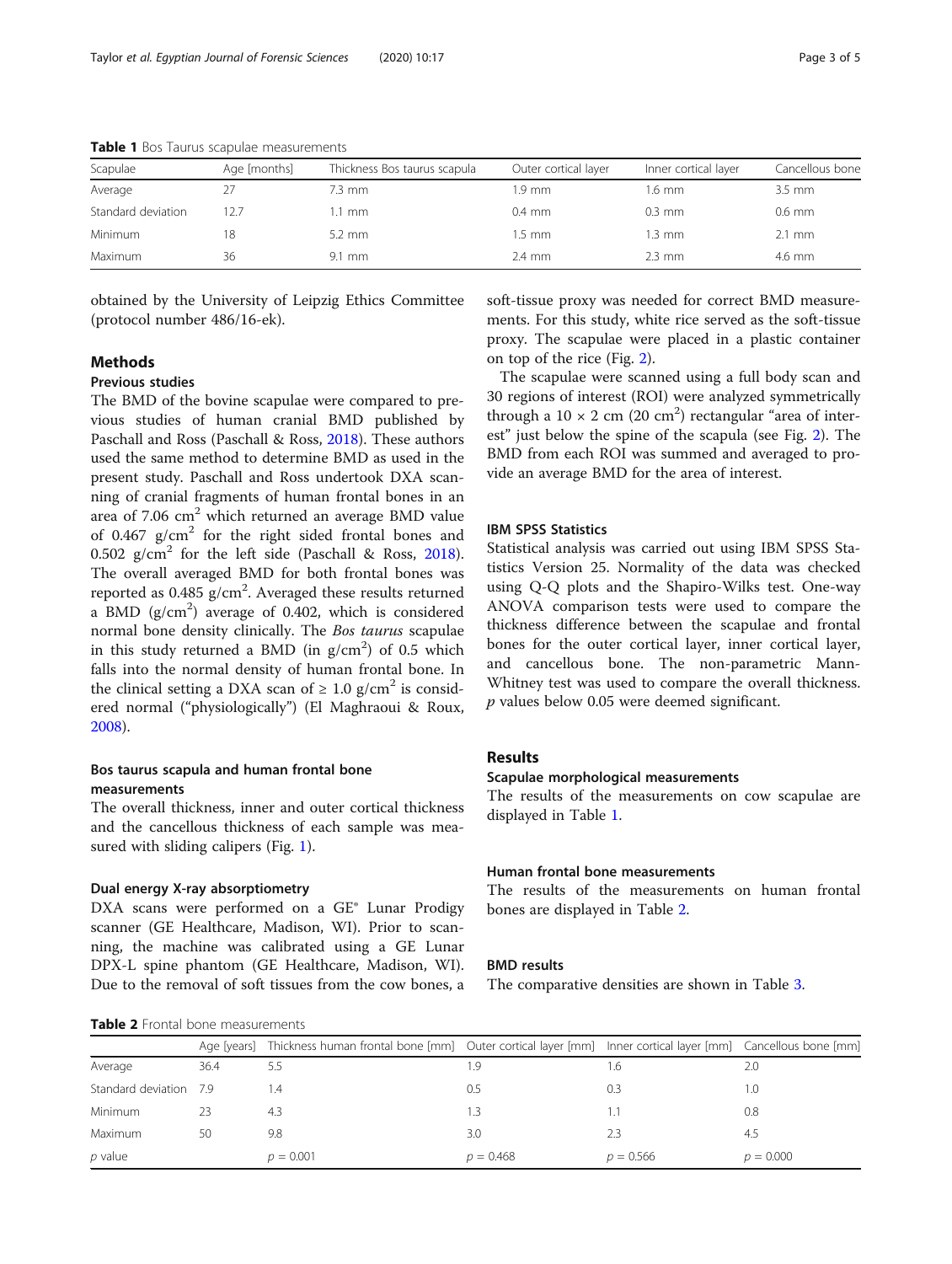<span id="page-3-0"></span>Table 3 Bone mineral density (BMD) measurements of Bos taurus scapulae and human frontal bones

|                    | Area (cm <sup>2</sup> ) | BMD (q/cm <sup>2</sup> ) |
|--------------------|-------------------------|--------------------------|
| Scapulae           | 5.0                     | 0.4                      |
| Frontal bone       | 71                      | 05                       |
| Standard deviation | 15                      | $\Omega$ 1               |

#### Statistical results

All data was distributed normally except the frontal bones overall thickness ( $p = 0.001$ ). There was no significant difference between the outer cortical layer ( $p =$ 0.468) and inner cortical layer ( $p = 0.566$ ); however, there was a significant difference between the cancellous bone and the overall thickness ( $p < 0.001$ ).

# Discussion

To our best knowledge, this is the first study to validate the use of Bos taurus scapulae as a proxy for human frontal bone.

The morphometric comparison to the human samples resulted in similar measurements reported by Torimitsu et al. for overall frontal bone thickness (5–8 mm) (Torimitsu et al., [2015\)](#page-4-0). Moreover, cancellous bone thickness yielded similar results with the study by Lynnerup et al. (Lynnerup et al., [2005\)](#page-4-0). Their material consisted of cranial vault bone biopsies from 43 males (age range 16–90, mean  $\pm$  S.D. = 48  $\pm$  17 years) and 21 females (age range 23–84 years, mean  $\pm$  S.D. = 48  $\pm$  16 years) resulting in 2.5 mm versus the 2.0mm from our collection (Lynnerup et al., [2005\)](#page-4-0). Furthermore, the averaged outer cortical layer measurements (2.4 mm) and inner cortical layer (1.8 mm) of Lillie et al. are comparable to our forensic cohort which was 1.9 mm for the outer cortical layer and 1.6 mm for the inner cortical layer (Lillie et al., [2016\)](#page-4-0).

With gun violence surging worldwide, an ethical bone analog is needed for recreation of gunshot wounds to flat bone (Taylor & Kranioti, [2018](#page-4-0); Kieser et al., [2011](#page-4-0); Mahoney, [2018](#page-4-0); Rickman & Smith, [2014](#page-4-0); Smith et al., [2007](#page-4-0)). Other proxies of the human skull are used to approach various research questions and could be used to simulate impacts to the human head in court room, too, helping to recreate crimes and thus are a promising tool from a legal medicine perspective (Brickley & McKinley, [2004](#page-4-0); Ondruschka et al., [2019\)](#page-4-0). Bos taurus scapulae do seem to be an appropriate proxy to human crania for ballistic testing, which can be received from butcheries without the need of sacrificing an animal for this purpose and beyond ethical restrictions and restraints when using human donors and material. The fracture patterns during gunshot experiments obtained from these biological tissues might reflect a more lifelike pattern compared to commercially available polyurethane proxies or own 3D-printed ones based on polylactic acid (Taylor et al., [2020;](#page-4-0) Zwirner et al., [2017](#page-4-0)). However, this issue must be proved in the future in detail. Synthetic materials might not reflect the viscoelastic behavior of biological samples in an appropriate manner as they do not fracture with absolute similar patterns due to their nonviscoelastic nature and due to their manufacturing, e.g., the existence of artificial sutures between the model's hemispheres (Taylor & Kranioti, [2018;](#page-4-0) Ondruschka et al., [2019](#page-4-0)).

With measurements of cortical bone returning comparable measurements to human frontal bones and with BMD values similar as well to human crania (Paschall & Ross, [2018](#page-4-0)), Bos taurus scapulae seem to be an appropriate proxy for ballistic recreations and also for blunt force analyses or other forensic questions, e.g., preliminary testing of a subsequently larger study cohort, given its economical use in terms of money and disposability (Taylor et al., [2020\)](#page-4-0).

However, there are some limitations with Bos taurus scapulae as a proxy to human crania. Scapulae are flat bones and have no sutures (White et al., [2011\)](#page-4-0) and do not encapsulate an organ with a consistency of the brain to also cover hydraulic burst effects during impact testing (Taylor & Kranioti, [2018;](#page-4-0) Kneubuehl, [2011](#page-4-0)). The effectiveness of the scapulae are limited to entrance and exit wound investigations and small radiating fractures interpretation in ballistic recreations if the appropriate areas of the scapulae are utilized with comparable thicknesses to human crania (5–8 mm) (Rickman & Smith, [2014](#page-4-0); Smith et al., [2007](#page-4-0); Taylor et al., [2020](#page-4-0)). Furthermore, our sample size for this study was small and our results advocate for future testing. Finally, the measurements taken for human bone samples depend on the thickness of the transversal bone cut during autopsy and are further limited to the flat part of the frontal bone.

# Conclusions

In conclusion, this study has found Bos taurus scapulae to be an appropriate proxy to use as it has a similar morphological structure and densities as human frontal bones which can aid in ballistic, forensic, and surgical recreations. Moreover, the use of Bos taurus scapulae are ethically much easier to obtain compared to human cadaveric materials. They pose little to no ethical constraints on researchers looking to recreate surgical practices, gunshot wounds, or forensic recreations on a bone proxy rather than a polyurethane sphere or flat plate, which may fracture differently than bone due to their brittle non-viscoelastic nature.

#### Abbreviations

BMD: Bone mineral density; DXA: Dual energy X-ray absorptiometry; SEM: Scanning electron microscope; CT: Computed tomography